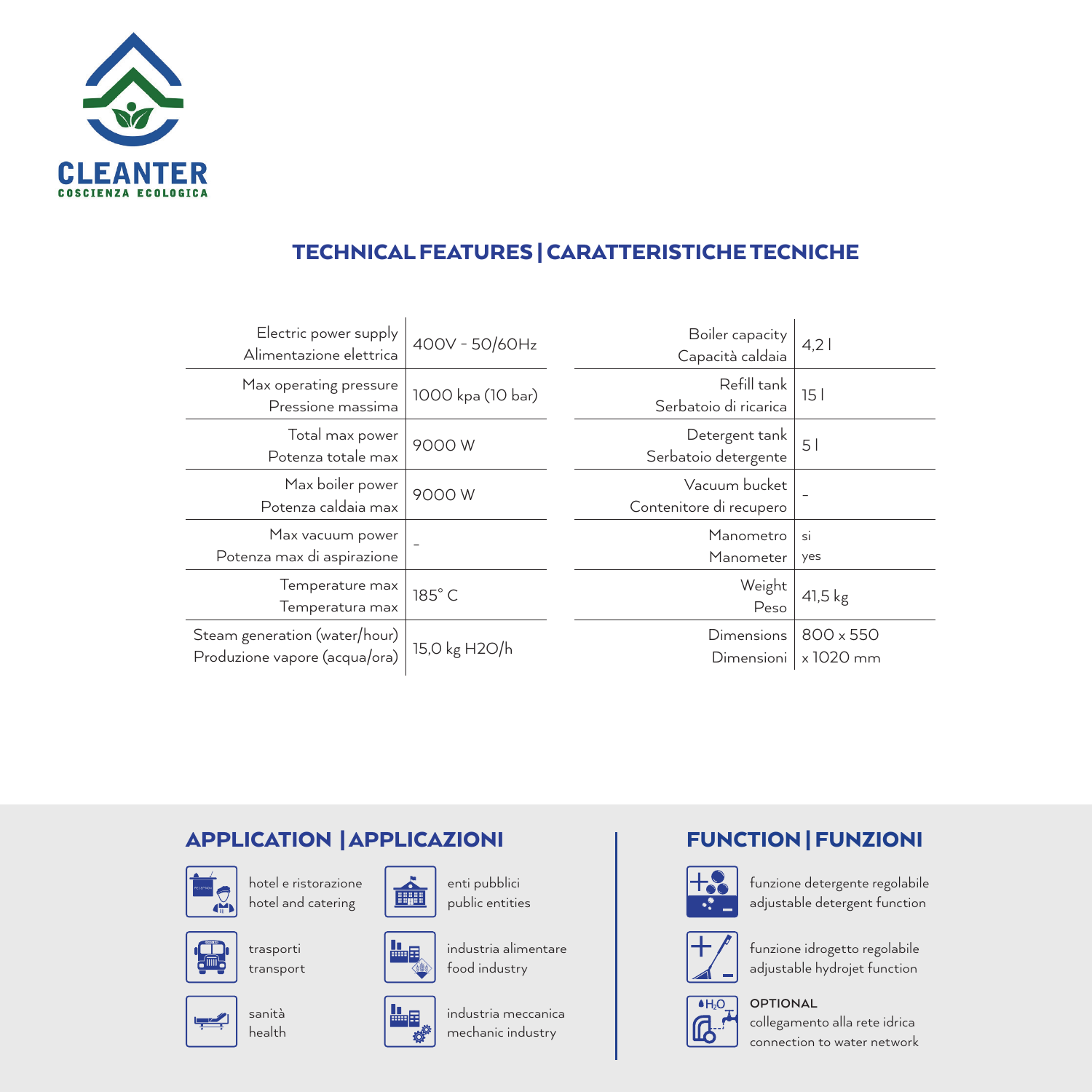

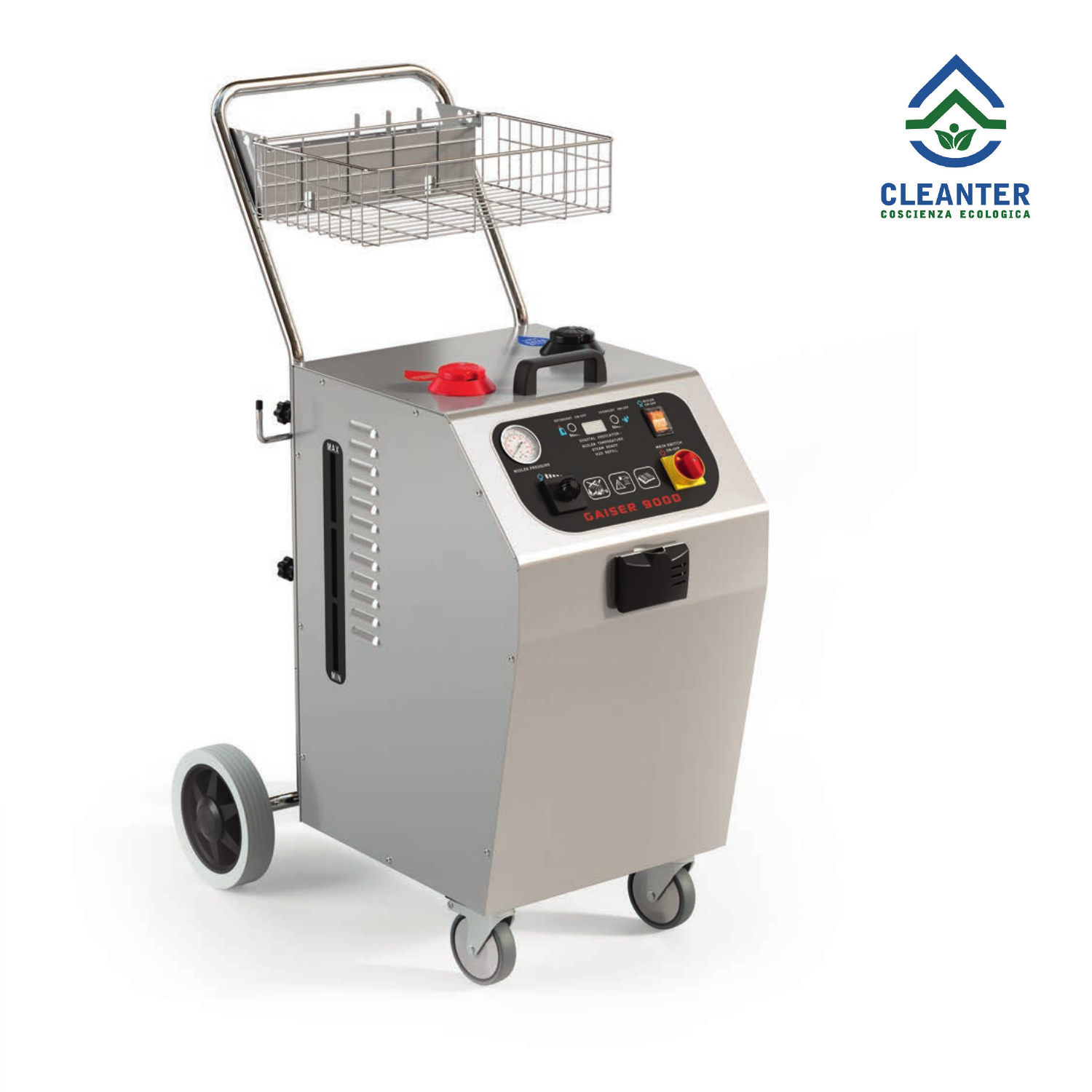



# **ACCESSORI PER: ACCESSORIES FOR:**







**YLAV4501** LANCIA CURVA LAVAGGIO L=450 ATT. RAP. UGELLO M10 LANCE FOR GAISER 9000 L= 450mm



**XSPN3001** SPAZZOLINO D.28 INSERTO FILETTATO POLIESTERE Ø28 POLYESTER BRUSH



**XSPN3002** SPAZZOLINO D.28 INSERTO FILETTATO OTTONE Ø28 BRASS BRUSH



**XSPN3004** SPAZZOLINO D.28 INSERTO FILETTATO INOX Ø28 STAINLESS STEEL BRUSH



**XSPN3005** SPAZZOLINO D.65 INSERTO FILET. 2 FILE POLIESTERE Ø65 POLYESTER BRUSH



**XSPN3006** SPAZZOLINO D.65 INSERTO FILET. 2 FILE INOX Ø65 STAINLESS STEEL BRUSH